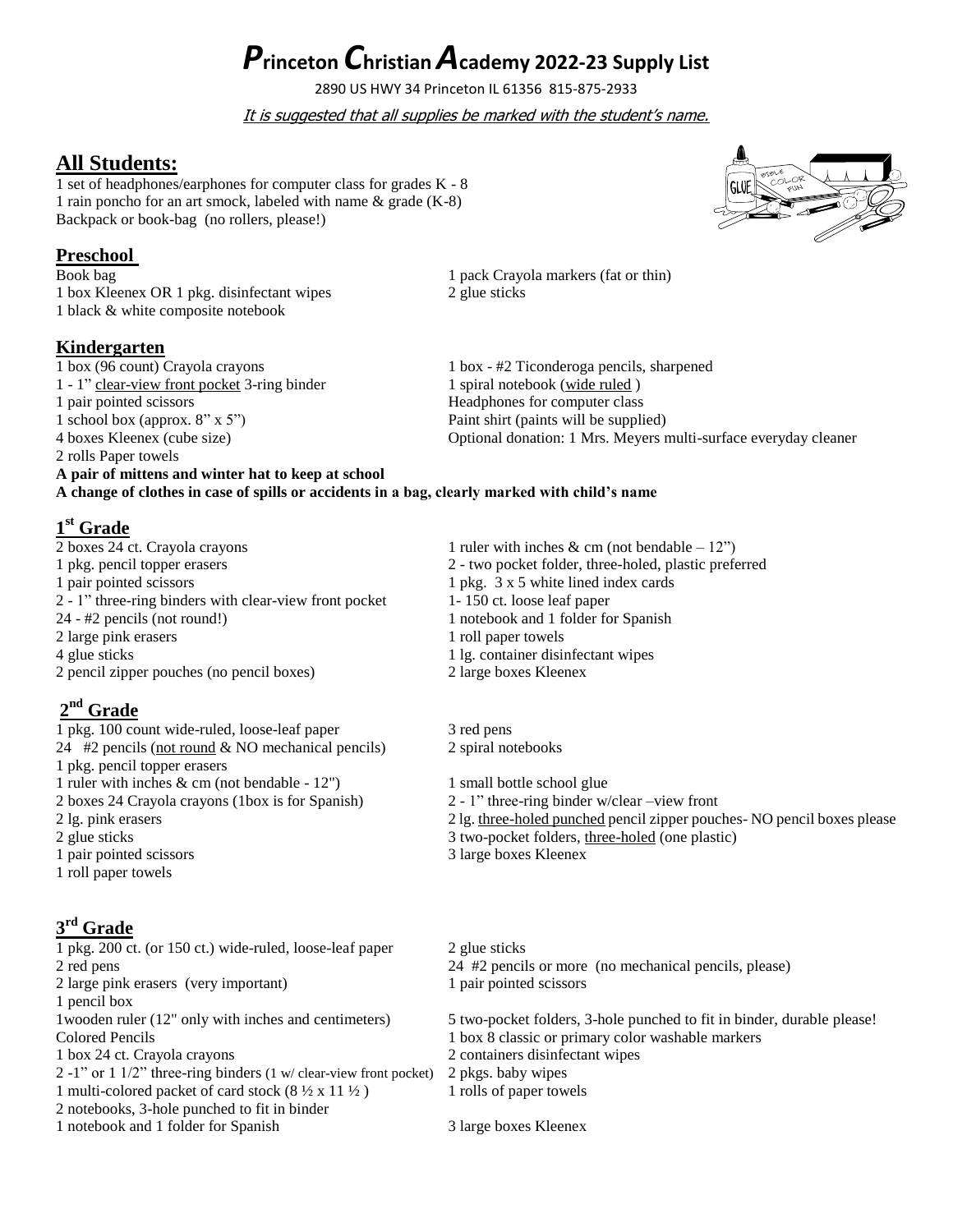# **4 th Grade**

| 2 pkgs. 200 ct. wide-ruled, loose-leaf paper | 1 pencil box                                                                                          |
|----------------------------------------------|-------------------------------------------------------------------------------------------------------|
| 1 pair pointed scissors                      | 1 box 24 Crayola crayons                                                                              |
| 1 pkg. #2 pencils (Ticonderoga preferred)    | 2 large pink erasers                                                                                  |
| 2 red pens                                   | Colored pencils - 8 or more                                                                           |
| Black or blue erasable pens                  | 2 - 1" three-ring binder (2nd semester - 1 is needed with clear view front pocket for state notebook) |
| 2 gel pens $-$ any bold color                | 1 ruler (12" only with inches & centimeters-wooden preferred, plastic acceptable)                     |
| 1 highlighter                                | 1 box 8 classic or primary color washable markers                                                     |
| 5 two-pocket folders with brads              | 1 flash drive (512 MB to 1GB)                                                                         |
| 1 glue stick                                 | 2 boxes Kleenex - large                                                                               |
| 1 roll paper towels                          | 1 notebook and 1 folder for Spanish                                                                   |
|                                              |                                                                                                       |

## **5 th Grade**

24 - #2 pencils (American made - Ticonderoga sharpens the best!)

6 - 1 subject spiral in colors: 1 green, 1 orange, 1 blue, 1 red, 1 yellow, 1 black ( any 6 colors matching folders & spirals) 6 two-pocket folders **with prongs** in colors: 1-green, 1 orange, 1 blue, 1 red, 1 yellow, 1 black

- 1 notebook and 1 folder for Spanish
- 1 pencil bag 1 packet of loose leaf notebook paper 4 red pens 1 box colored pencils 1 large eraser 3 pkgs. lined index cards (3x5) 1 flash drive (512 MB to 1GB) 1 composition book 1 rolls paper towels 2 boxes Kleenex<br>2 containers Clorox Disinfecting Wipes Bible (NIV 1984 Bible (NIV 1984 or older edition for class)

**6 th - 8 th Bible Class -** 1- 1 ½" three-ring binder; 1 two-pocket folder; 1 notebook

# **6 th Grade**

| 6-1 subject spiral in colors: (any 6 colors matching folders & spirals)                                  | 2 packs lined note cards (colored preferred, white is fine) |  |
|----------------------------------------------------------------------------------------------------------|-------------------------------------------------------------|--|
| 1 spiral notebook for Science                                                                            | 1 notebook and 1 folder for Spanish                         |  |
| 6 two-pocket folders with prongs in colors                                                               | 10 pack poster board for Science projects                   |  |
| 1-1" three-ring binder and dividers for math class                                                       | 1 tri-fold presentation board for History project           |  |
| 1 pkg. 200 count wide-ruled, loose-leaf paper                                                            | 1 - 1" three-ring binder $\&$ a 2 pocket folder             |  |
| 1 large eraser                                                                                           | Colored pencils for posters (Science)                       |  |
| 2 erasers for math class                                                                                 | <b>Scissors</b>                                             |  |
| Compass                                                                                                  | 6 red pens                                                  |  |
| Protractor                                                                                               | 1 pencil bag                                                |  |
| $12 - 42$ pencils                                                                                        | 2 yellow highlighters                                       |  |
| 6 black or blue pens - erasable                                                                          | 1 glue – no glue sticks                                     |  |
| Fine point black sharpie and colored sharpies for science tie dye project (end of year)                  |                                                             |  |
| 2 boxes Kleenex and 2 rolls paper towels                                                                 | 1 Lysol Wipes                                               |  |
| 1 flash drive (at least 8GB) *** Student may use the same flash drive throughout 6th, 7th, and 8th grade |                                                             |  |

## **7 th & 8th grades**

\*NO SHARPIES and NO TRAPPER KEEPERS OR LARGE BINDERS

| 6 two-pocket folders with prongs in colors                                                               |
|----------------------------------------------------------------------------------------------------------|
| 1 - 1/2" to 1" three-ring binder or folder for Science Fair                                              |
| 1 - 1" three-ring binder w/paper $\&$ dividers for math class                                            |
| 4-6 black or blue pens only (no colored ink pens)                                                        |
| Glue – no glue sticks                                                                                    |
| 2 yellow highlighters                                                                                    |
| <b>Scissors</b>                                                                                          |
| Colored pencils for posters (Science)                                                                    |
| 10 pack poster board for Science projects                                                                |
| 1 roll of paper towels                                                                                   |
| 2 - Lysol wipes                                                                                          |
|                                                                                                          |
| 1 flash drive (at least 8GB) *** Student may use the same flash drive throughout 6th, 7th, and 8th grade |
|                                                                                                          |

## **8th grade Language Arts**

 $1-1$   $1/2$ " three-ring binder with dividers 1 flash drive 1 small pack lined, white note cards (40 count or less)